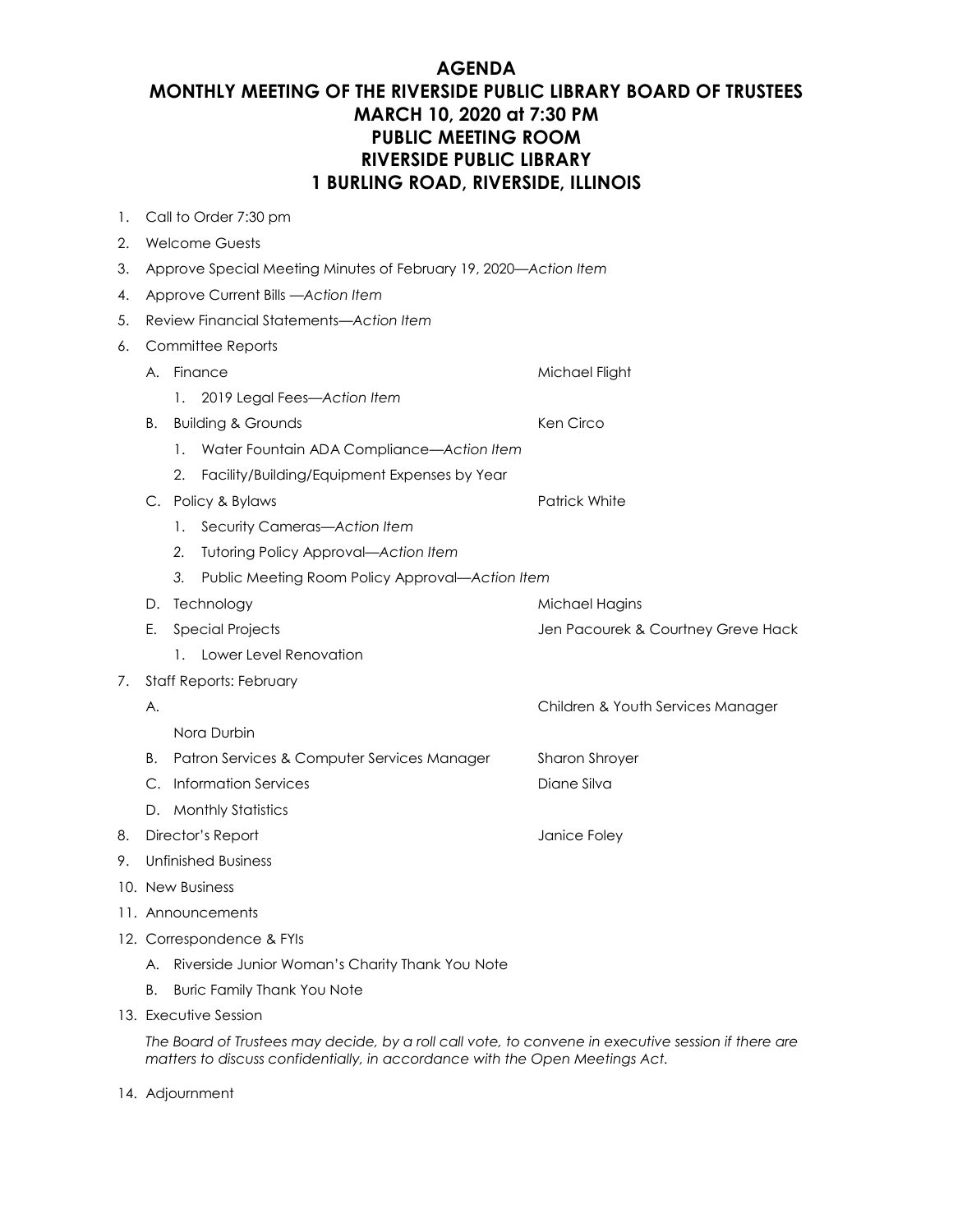# **Minutes of the Special Board Meeting of the Riverside Public Library Board of Trustees February 19, 2020**

**Held Wednesday, February 19, 2020** in the Public Meeting Room of the Riverside Public Library, 1 Burling Road, Riverside, Illinois, called for 7:30 pm.

**In Attendance:** President, Joan Wiaduck; Vice President, Ken Circo; Treasurer, Michael Flight; Secretary, Courtney Greve Hack; Michael Hagins; Jen Pacourek; and Patrick White

**Also in Attendance:** Library Director, Janice A. Foley; Assistant Director, Diane Silva; Bookkeeper, Jane Wilhelm; Administrative Assistant, Christine Legan

Called to order at 7:32 pm by President Joan Wiaduck.

### **Review of Minutes**

Ken Circo moved, and Jen Pacourek seconded, that the Board approve the minutes of the January 14, 2020 regular meeting. Ayes: Circo, Hagins, Pacourek, White Nays: None Abstained: None The motion passed.

Michael Flight and Courtney Greve Hack arrived at 7:33 pm.

# **Review of Current Bills**

Ken Circo moved, and Jen Pacourek seconded, that the Board approve the payment of payroll checks for department numbers 001 through 004, and accounts payable check numbers 21615 through 21624, 21640 through 21664, 21682 through 21689, and 21691 through 21697 in the total amount of \$152,945.25, including voided check number 21690, which includes payroll through January 31, 2020. Roll Call Vote: Ayes: Circo, Flight, Greve Hack, Hagins, Pacourek, White

Nays: None Abstained: None The motion passed.

# **Review of Financial Statements**

Michael Flight moved, and Jen Pacourek seconded, that the Board approve the financial statements for January 31, 2020, subject to audit. Roll Call Vote: Ayes: Circo, Flight, Greve Hack, Hagins, Pacourek, White Nays: None Abstained: None The motion passed.

#### **Committee Reports** *Building & Grounds*

The Library Director stated that she is still trying to get quotes from elevator companies for the elevator improvements.

The Board discussed a complication with the installation of the new water fountain on the lower level. The lower unit, which would make the fountain ADA compliant, could not be installed because of the current plumbing configuration. At the next Board meeting, the trustees will vote on whether to reconfigure the pipes to accommodate the lower unit. Hannah Plumbing quoted \$4000 to fix this issue.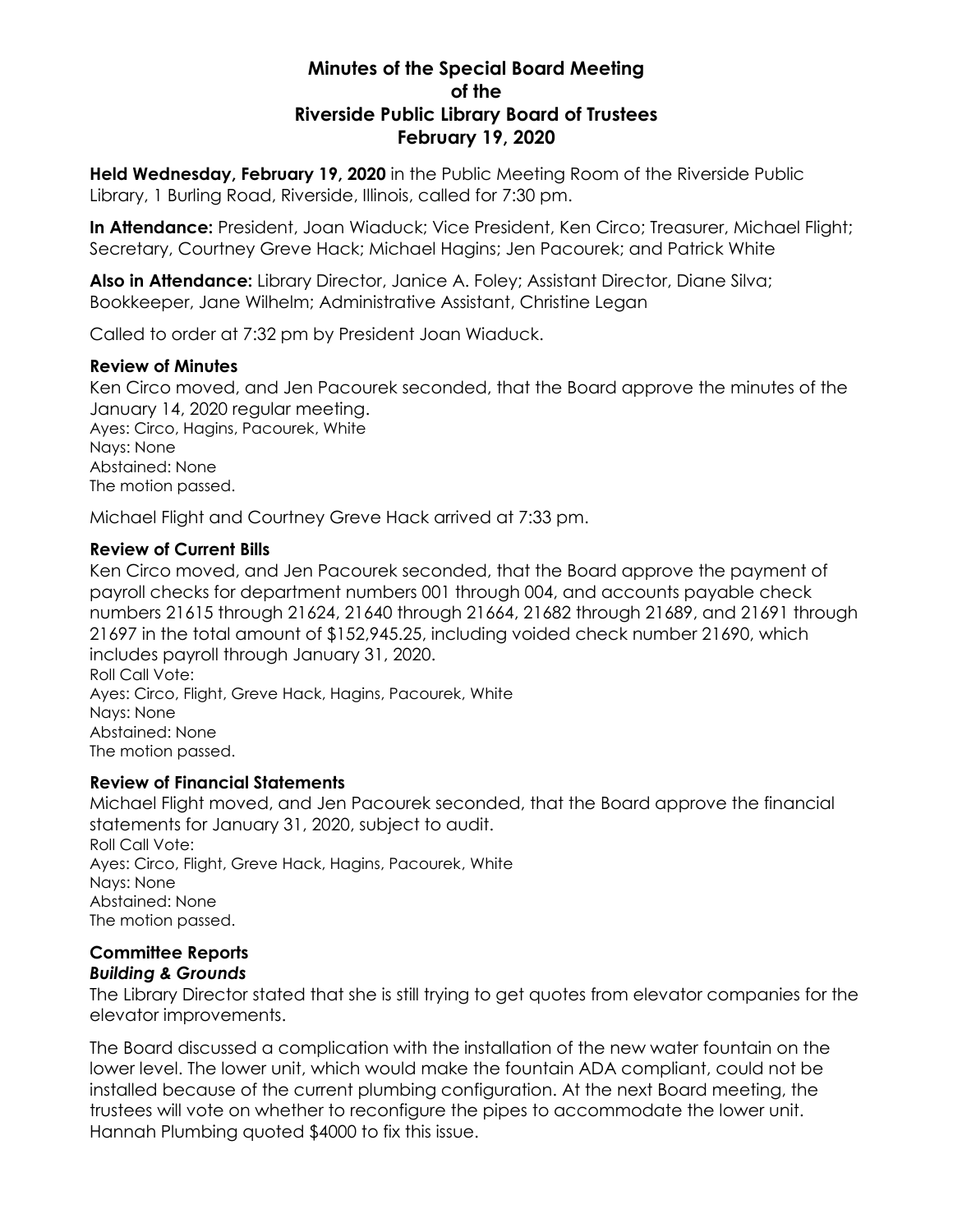## *Policy & Bylaws*

Patrick White suggested that the Library add a security camera to the new Early Learners area. The Library Director stated that we have seven security cameras in the Library now and with our current system we could add six more. The Library Director will get a quote from Allen Goodcase for the cost of each additional camera and the labor involved. The Board will decide whether to proceed with the installation at the next Board meeting.

## *Special Projects—Lower Level Renovation*

Jen Pacourek thanked Diane Silva and the videographer for their work on the outstanding lower level videos. Joan Wiaduck thanked the Friends for funding the videos and stated that it was well worth the money.

Courtney Greve Hack was invited to speak about the referendum and lower level renovation at the Riverside Junior Woman's Charity meeting. She passed out informational handouts and she said that everyone was receptive and positive. Courtney encouraged trustees to speak at other community group meetings to get the word out about the referendum.

Courtney Greve Hack suggested reaching out to the Landmark to publish an informational article about the upcoming referendum.

### *Special Projects—Reading Between the Wines*

The Library Director broke down the revenue and expenses for the Reading Between the Wines event. The Library's net is currently \$8,740 but our previous anonymous donor may still donate again this year. Instead of a book to thank Peter Boutsikakis for his contribution, the Library will purchase a present for him from his wedding registry. Courtney Greve Hack reported that Peter is interested in doing the event again next year with a few changes—a later date and more advertising to attract guests from a wider area beyond Riverside.

## **Staff Reports**

The Board reviewed the staff reports.

# **Director's Report**

The Board reviewed the Director's report.

The Board discussed the Library's involvement in the 2020 Census. The Library Director stated that the Library has informational literature and signage for the Census, online census forms will be available on all of the computers, and an iPad at the front desk will be designated exclusively for the census. Jen Pacourek commented that it is great that the Library is actively involved in the census push.

# **New Business**

# *Year End Fund Transfer*

Ken Circo moved, and Michael Flight seconded, that the Board approve the year-end fund transfer from the Working Cash Fund to the Special Reserve Fund in the amount of \$2,036.33. Roll Call Vote:

Ayes: Circo, Flight, Greve Hack, Hagins, Pacourek, White Nays: None Abstained: None The motion passed.

# *2020 Illinois Public Library Annual Report [IPLAR]*

Patrick White moved, and Michael Flight seconded, that the Board approve the 2020 Illinois Public Library Annual Report. Ayes: Circo, Flight, Greve Hack, Hagins, Pacourek, White Nays: None Abstained: None The motion passed.